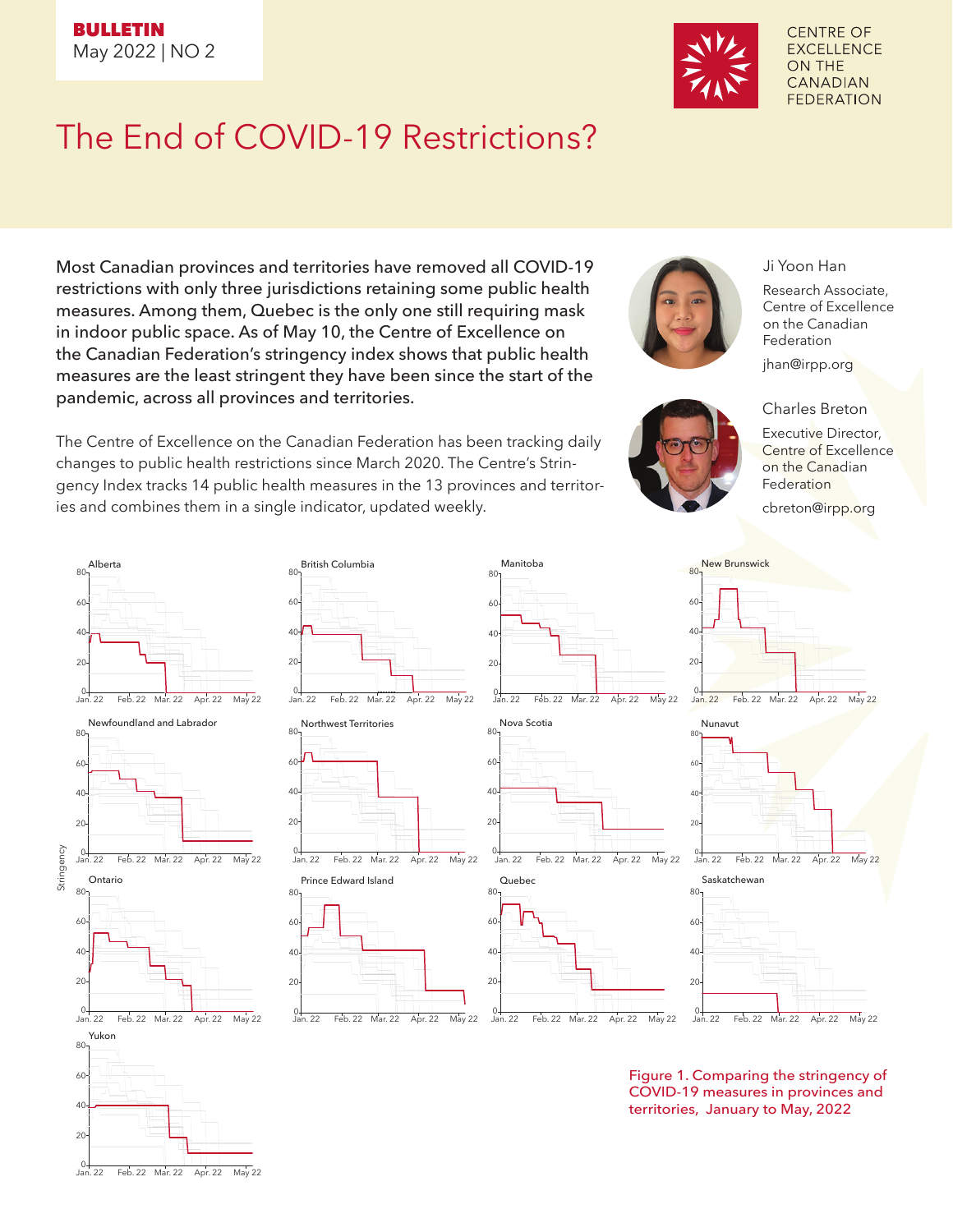As provinces and territories were removing restrictions, some premiers have stated that they would not return. Figure 1 shows that although provinces and territories diverged on the specific measures used to fight COVID-19, the level of stringency in most jurisdictions dropped in mid-March and has remained relatively similar since then.

But some jurisdictions dropped their restrictions quicker than others. Of course, where a province started from also mattered: Saskatchewan was the quickest to drop their COVID restrictions, but they started 2022 with relatively little restrictions. The province went from an index of 12.5 to 0 in less than a week. Yukon and Nova Scotia follow Saskatchewan at 2 and 5 weeks respectively. In contrast, Quebec took approximately 17 weeks to go from their highest stringency (71.7) in 2022 to its lowest (0), which they are projected to hit on May 14. Prince Edward Island, and the Northwest Territories follow Quebec as the slowest to remove their COVID-19 restrictions at 13 and 12 weeks respectively. Taking longer to remove restrictions allowed premiers to determine whether hospitalization rates were decreasing before moving onto the next phase.

In terms of timing, Saskatchewan was the first province to announce a lifting of all public health measures on February 28. Alberta followed shortly after, dropping all measures except for mask mandates in high-risk places, which are expected to remain in place indefinitely.<sup>1</sup> Only Nova Scotia, Quebec and Yukon have retained public health measures other than masking in high-risk settings. Nova Scotia and Yukon kept their mask mandate in schools, while dropping it in public spaces. Quebec announced that its mask mandate in public spaces will be dropped on May 14.

Figure 3 shows when the provinces that are at zero removed all public health measures included in the Centre's Stringency Index.







<sup>1</sup> The Centre index does not account for masks in high-risk places which is why Alberta is at 0 on our index. Our masks measure captures mandatory masks in public spaces like retail stores and services.

Figure 3. When did provinces remove all public health measures included in the Centre's Stringency Index

## REMAINING RESTRICTIONS

One measure that has been retained, even in jurisdictions that have removed all other restrictions, is a mask requirement in high-risk settings like long-term care homes and hospitals, as shown in Figure 4.2 The Northwest Territories, Manitoba and Saskatchewan are the only jurisdictions that have not extended this requirement in hospitals. Ontario stands out for retaining masking requirements on public transit even while dropping masking requirements outside of high-risk settings. It is the only province to do so.

Four jurisdictions have retained masking beyond just vulnerable sectors. In Newfoundland and Labrador, Nova Scotia and Yukon, teachers and students are still required to keep masks on during classes and in common areas such as hallways. After Prince Edward Island's masking mandate was lifted on May 6, Quebec was left as the last province with public masking requirements in place. The province is set to remove it on May 14.

<sup>2</sup> Even with the removal of provincial restrictions, many health care institutions have implemented their own COVID-19 policies that endure. However, the Centre's Stringency Index only measures provincially mandated COVID-19 restrictions.